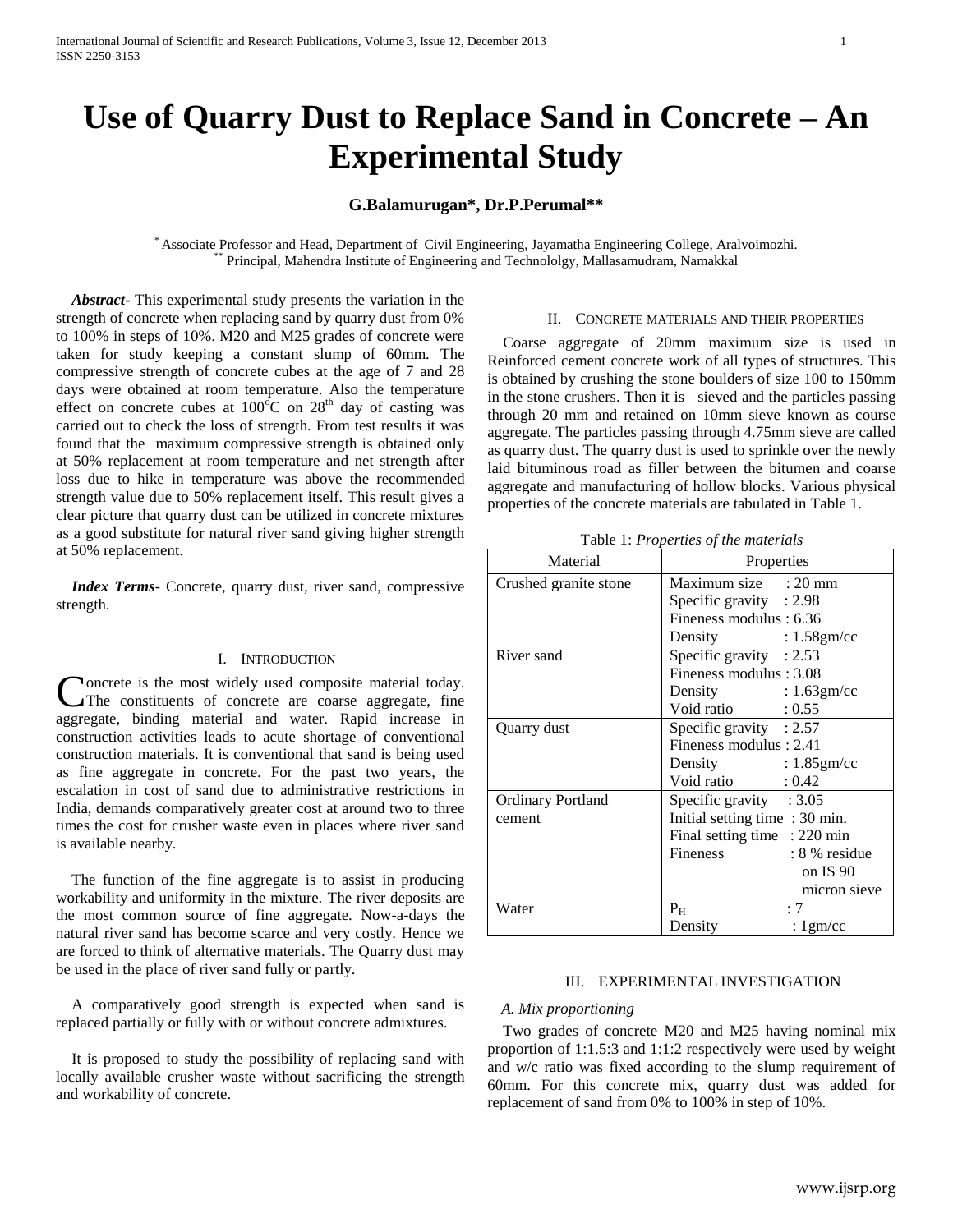International Journal of Scientific and Research Publications, Volume 3, Issue 12, December 2013 2 ISSN 2250-3153

## *B. Casting of specimen*

 Mould of size 150 x 150 x 150 mm was used to cast specimens for compression test. Aggregate of size less than 20 mm and greater than 12.5 mm were used. The specimens were cast, tested at the age of 7 and 28 days after curing.

## IV. TESTING PROCEDURE

### *A. Fresh concrete workability*

 To determine consistency of concrete, Slump test was conducted with varying water content and a particular water cement ratio (w/c) which gives the slump of 60mm was selected from graph. The various w/c for different proportions of sand and quarry dust was presented in Table 2.

|  | Table 2: Workability of concrete (slump 60mm) |  |  |  |
|--|-----------------------------------------------|--|--|--|
|--|-----------------------------------------------|--|--|--|

| Fine aggregate    | water cement ratio $(w/c)$ |       |
|-------------------|----------------------------|-------|
| Sand: Quarry dust | M <sub>20</sub>            | M25   |
| 100:0             | 0.420                      | 0.382 |
| 90:10             | 0.435                      | 0.387 |
| 80:20             | 0.450                      | 0.392 |
| 70:30             | 0.460                      | 0.397 |
| 60:40             | 0.480                      | 0.400 |
| 50:50             | 0.490                      | 0.404 |
| 40:60             | 0.500                      | 0.408 |
| 30:70             | 0.510                      | 0.412 |
| 20:80             | 0.525                      | 0.415 |
| 10:90             | 0.530                      | 0.419 |
| 0:100             | 0.540                      | 0.425 |

## *B. Compression test*

 The cube specimens were tested for compressive strength at the end of 7 days and 28 days. The specimens were tested after surface of the specimen dried. The load was applied on the smooth sides without shock and increased continuously until the failure of the specimen. The maximum load withstand by the specimens is noted, mean compressive strength is determined and presented in Table 3.

Table 3: *Mean Compressive strength of concrete (in MPa)*

| Fine aggregate    | M <sub>20</sub> |         |        | M25     |
|-------------------|-----------------|---------|--------|---------|
| Sand: Quarry dust | 7 days          | 28 days | 7 days | 28 days |
| 100:0             | 19.25           | 22.22   | 23.21  | 31.03   |
| 90:10             | 19.67           | 22.67   | 23.54  | 31.19   |
| 80:20             | 20.35           | 24.00   | 23.97  | 31.52   |
| 70:30             | 20.89           | 25.33   | 24.12  | 31.75   |
| 60:40             | 21.33           | 25.77   | 24.29  | 32.54   |
| 50:50             | 22.67           | 27.56   | 24.59  | 32.92   |
| 40:60             | 20.44           | 26.22   | 23.60  | 31.33   |
| 30:70             | 19.25           | 23.56   | 23.37  | 30.87   |
| 20:80             | 18.15           | 22.22   | 20.58  | 30.24   |
| 10:90             | 17.70           | 20.89   | 20.35  | 29.33   |
| 0:100             | 15.85           | 20.44   | 19.67  | 28.33   |

## *C. Temperature effect on concrete*

 Due to increase in temperature the strength of concrete was affected. To find the loss in strength the concrete cubes were kept at  $100^{\circ}$ C at an age of 28 days for 24 hrs in an oven and then tested in CTM. The strength obtained is presented in Table 4.

Table 4: *Mean Compressive strength of concrete at 100<sup>o</sup>C*

| Fine aggregate    | 28 days                       |       |
|-------------------|-------------------------------|-------|
| Sand: Quarry dust | Compressive strength (in MPa) |       |
|                   | M20                           | M25   |
| 100:0             | 17.63                         | 24.37 |
| 90:10             | 18.29                         | 24.50 |
| 80:20             | 18.52                         | 25.15 |
| 70:30             | 18.59                         | 25.39 |
| 60:40             | 19.11                         | 25.41 |
| 50:50             | 20.74                         | 26.75 |
| 40:60             | 19.85                         | 26.30 |
| 30:70             | 19.48                         | 25.15 |
| 20:80             | 19.33                         | 23.87 |
| 10:90             | 17.77                         | 22.77 |
| 0:100             | 16.96                         | 19.90 |

 Due to sudden cooling (thermo shock) the strength of concrete was affected. To find the loss in strength the concrete cubes were kept at  $100^{\circ}$ C at an age of 28 days for 24 hrs in an oven and then immersed in water for few minutes and then tested in CTM. The strength obtained is presented in Table 5.

Table 5: *Mean Compressive strength of concrete due to thermo shock*

| Fine aggregate    | 28 days                       |                 |
|-------------------|-------------------------------|-----------------|
| Sand: Quarry dust | Compressive strength (in MPa) |                 |
|                   | M <sub>20</sub>               | M <sub>25</sub> |
| 100:0             | 16.96                         | 22.22           |
| 90:10             | 17.50                         | 22.67           |
| 80:20             | 17.63                         | 23.56           |
| 70:30             | 17.77                         | 24.00           |
| 60:40             | 18.29                         | 24.37           |
| 50:50             | 19.33                         | 26.00           |
| 40:60             | 18.60                         | 25.33           |
| 30:70             | 18.52                         | 24.00           |
| 20:80             | 18.29                         | 22.22           |
| 10:90             | 17.50                         | 21.33           |
| 0:100             | 16.00                         | 18.29           |

## V. ANALYSIS OF TEST RESULTS

#### *A. Compressive strength*

 From the Table 3, it is observed that both the 7 days and 28 days compressive strength is increased for the 50% replacement of sand at considerable level. The variation in compressive strength is represented in Figure 5.1 and 5.2.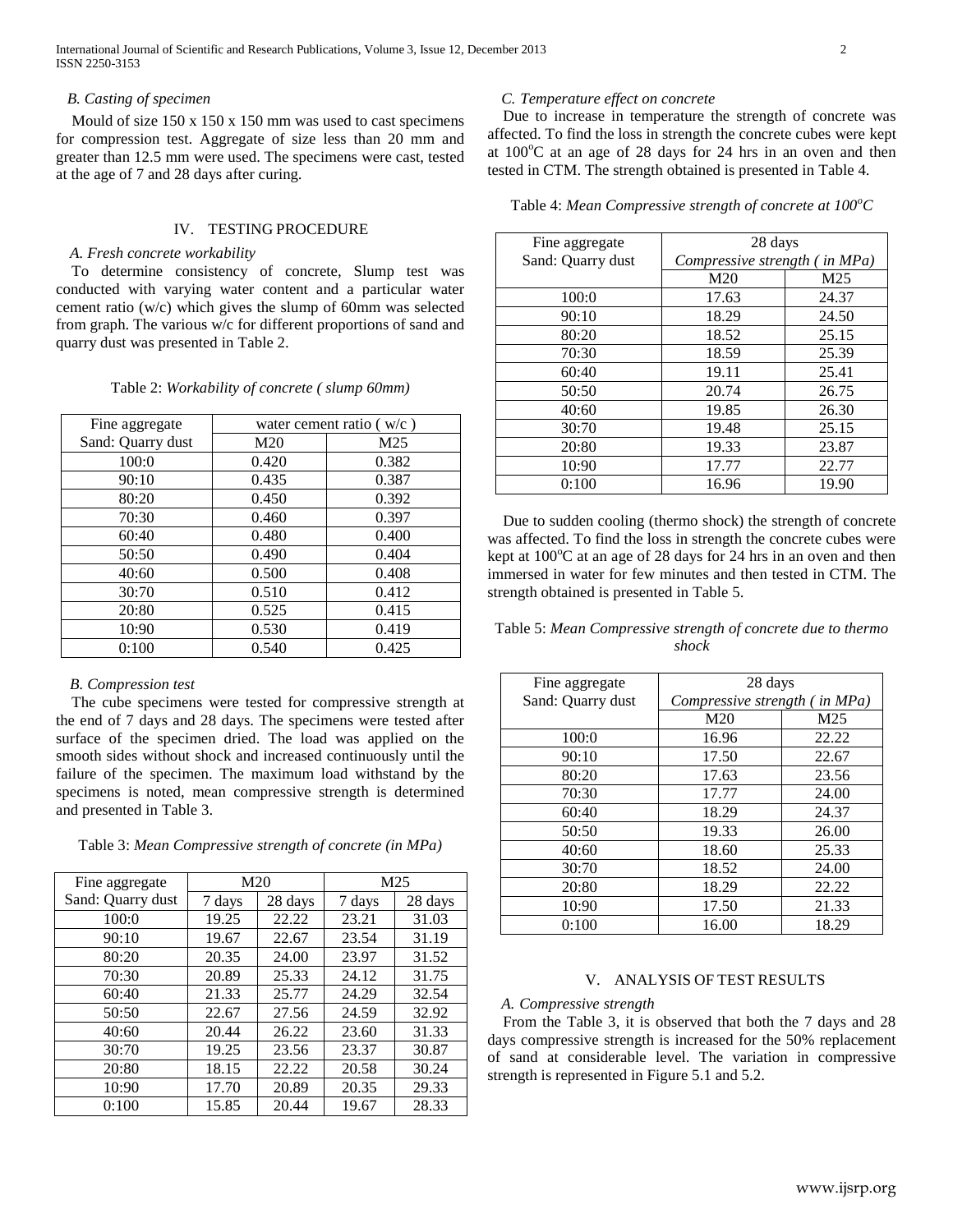

Figure : 5.1 Compressive strength of concrete in 7 days



Figure : 5.2 Compressive strength of concrete in 28 days

Due to increase in temperature the strength of concrete was affected. The reduction in strength due to increase in temperature is presented in Table 5.1 and 5.2. From those Tables, it is observed that the percentage of reduction in strength compared with control concrete is very less in 50% sand replacement.

Table 5.1: Compressive strength of M20 concrete in 28 Days due to temperature effect

| Fine                              | Compressive strength<br>(MPa) |                                       | % of reduction in<br>strength compared |  |
|-----------------------------------|-------------------------------|---------------------------------------|----------------------------------------|--|
| aggregate<br>Sand:<br>Quarry dust | Normal<br>temperature         | After<br>heated to<br>$100^{\circ}$ C | with control<br>concrete               |  |
| 100:0                             | 22.22                         | 17.63                                 | 20.66                                  |  |
| 90:10                             | 22.67                         | 18.29                                 | 17.69                                  |  |
| 80:20                             | 24.00                         | 18.52                                 | 16.66                                  |  |
| 70:30                             | 25.33                         | 18.59                                 | 16.34                                  |  |
| 60:40                             | 25.77                         | 19.11                                 | 14.00                                  |  |
| 50:50                             | 27.56                         | 20.74                                 | 6.67                                   |  |
| 40:60                             | 26.22                         | 19.85                                 | 10.67                                  |  |
| 30:70                             | 23.56                         | 19.48                                 | 12.34                                  |  |
| 20:80                             | 22.22                         | 19.33                                 | 13.01                                  |  |
| 10:90                             | 20.89                         | 17.77                                 | 20.03                                  |  |
| 0:100                             | 20.44                         | 16.96                                 | 23.68                                  |  |

| Table 5.2: Compressive strength of M25 concrete in 28 days |
|------------------------------------------------------------|
| due to temperature effect                                  |

| Fine        | Compressive strength (MPa) | $%$ of<br>reduction in |              |
|-------------|----------------------------|------------------------|--------------|
| aggregate   |                            |                        | strength     |
| Sand:       | Normal                     | After heated           | compared     |
| Quarry dust | temperature                | to $100^{\circ}$ C     | with control |
|             |                            |                        | concrete     |
| 100:0       | 31.03                      | 24.37                  | 21.47        |
| 90:10       | 31.19                      | 24.50                  | 21.05        |
| 80:20       | 31.52                      | 25.15                  | 18.95        |
| 70:30       | 31.75                      | 25.39                  | 18.18        |
| 60:40       | 32.54                      | 25.41                  | 18.12        |
| 50:50       | 32.92                      | 26.75                  | 13.80        |
| 40:60       | 31.33                      | 26.30                  | 15.25        |
| 30:70       | 30.87                      | 25.15                  | 18.95        |
| 20:80       | 30.24                      | 23.87                  | 23.08        |
| 10:90       | 29.33                      | 22.77                  | 26.62        |
| 0:100       | 28.33                      | 19.90                  | 35.87        |

 Due to sudden cooling (thermo shock) the strength of concrete was affected. The reduction in strength due to thermoshock is presented in Table 5.3 and 5.4. From those Tables, it is observed that the percentage of reduction in strength compared with control concrete is very less in 50% sand replacement.

Table 5.3: Compressive strength of M20 concrete in 28 days due to thermoshock

| Fine        | Compressive strength (MPa) | $%$ of<br>reduction in |              |
|-------------|----------------------------|------------------------|--------------|
| aggregate   |                            |                        | strength     |
| Sand:       | Normal                     | After                  | compared     |
| Quarry dust | temperature                | thermoshock            | with control |
|             |                            |                        | concrete     |
| 100:0       | 22.22                      | 16.96                  | 23.68        |
| 90:10       | 22.67                      | 17.50                  | 21.25        |
| 80:20       | 24.00                      | 17.63                  | 20.66        |
| 70:30       | 25.33                      | 17.77                  | 20.03        |
| 60:40       | 25.77                      | 18.29                  | 17.69        |
| 50:50       | 27.56                      | 19.33                  | 13.01        |
| 40:60       | 26.22                      | 18.60                  | 16.30        |
| 30:70       | 23.56                      | 18.52                  | 16.66        |
| 20:80       | 22.22                      | 18.29                  | 17.69        |
| 10:90       | 20.89                      | 17.50                  | 21.25        |
| 0:100       | 20.44                      | 16.00                  | 28.00        |

 Figures 5.3 and 5.4 represent the temperature effect on compressive strength of concrete. From the figures it is clear that if the concrete was exposed to high temperature and subjected to sudden cooling then the loss in compressive strength is more than loss due to temperature effect when compared with strength of concrete at normal temperature.